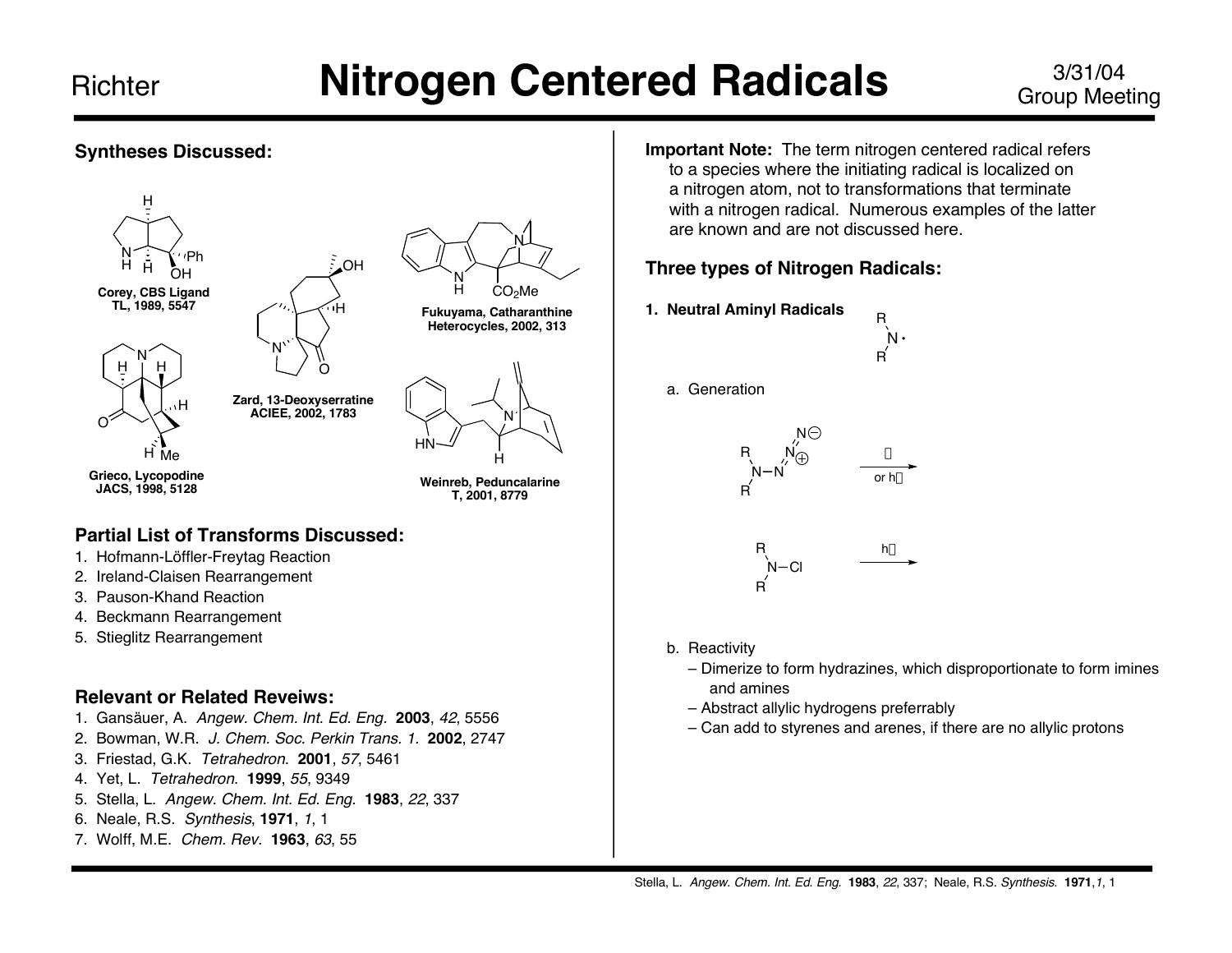- **2. Protonated Aminyl Radicals**
	- a. Generation

| R | hv or Fe <sup>II</sup> |
|---|------------------------|
| R | $H^{\oplus}$           |
| R | $N-OH$                 |
| M | $H^{\oplus}$           |
| M | $H^{\oplus}$           |

N R

H

R

- b. Reactivity
	- Adds to unsaturated hydrocarbons and arenes
	- Abstract protons if favorably disposed and activated
- **3. Aminyl Radicals Complexed to Metal Ions** R
- $\Theta$ N-MCl

R

a. Generation

$$
R \nVarrow{\text{Cl}} \nVarrow{\text{Cl}} \nVarrow{\text{cr}} \nVarrow{\text{cr}} \nVarrow{\text{cl}} \nVarrow{\text{cl}} \nVarrow{\text{cl}} \nVarrow{\text{cl}} \nVarrow{\text{cl}} \nVarrow{\text{cl}} \nVarrow{\text{cl}} \nVarrow{\text{cl}} \nVarrow{\text{cl}} \nVarrow{\text{cl}} \nVarrow{\text{cl}} \nVarrow{\text{cl}} \nVarrow{\text{cl}} \nVarrow{\text{cl}} \nVarrow{\text{cl}} \nVarrow{\text{cl}} \nVarrow{\text{cl}} \nVarrow{\text{cl}} \nVarrow{\text{cl}} \nVarrow{\text{cl}} \nVarrow{\text{cl}} \nVarrow{\text{cl}} \nVarrow{\text{cl}} \nVarrow{\text{cl}} \nVarrow{\text{cl}} \nVarrow{\text{cl}} \nVarrow{\text{cl}} \nVarrow{\text{cl}} \nVarrow{\text{cl}} \nVarrow{\text{cl}} \nVarrow{\text{cl}} \nVarrow{\text{cl}} \nVarrow{\text{cl}} \nVarrow{\text{cl}} \nVarrow{\text{cl}} \nVarrow{\text{cl}} \nVarrow{\text{cl}} \nVarrow{\text{cl}} \nVarrow{\text{cl}} \nVarrow{\text{cl}} \nVarrow{\text{cl}} \nVarrow{\text{cl}} \nVarrow{\text{cl}} \nVarrow{\text{cl}} \nVarrow{\text{cl}} \nVarrow{\text{cl}} \nVarrow{\text{cl}} \nVarrow{\text{cl}} \nVarrow{\text{cl}} \nVarrow{\text{cl}} \nVarrow{\text{cl}} \nVarrow{\text{cl}} \nVarrow{\text{cl}} \nVarrow{\text{cl}} \nVarrow{\text{cl}} \nVarrow{\text{cl}} \nVarrow{\text{cl}} \nVarrow{\text{cl}} \nVarrow{\text{cl}} \nVarrow{\text{cl}} \nVarrow{\text{cl}} \nVarrow{\text{cl}} \nVarrow{\text{cl}} \nVarrow{\text{cl}} \nVarrow{\text{cl}} \nVarrow{\text{cl}} \nVarrow{\text{cl}} \nVarrow{\text{cl}} \nVarrow{\text{cl}} \nVarrow{\text{cl}} \nVarrow{\text{cl}} \nVarrow{\text{cl}} \nVarrow{\text{cl}} \nVarrow{\text{cl}} \nVarrow{\text{cl}} \nVarrow{\text{cl}} \nVarrow{\text{cl}} \nVarrow{\text{cl}} \nVarrow{\text{cl}} \nVarrow{\text{cl}}
$$

Must use neutral conditions to generate, otherwise protonated aminyl radicals are obtained

- b. Reactivity
	- Add to dienes, acetylenes, or alkenes
	- No acid prevents electrophilic chlorination of the substrate

### **Selected Transformations:**

**1. Hofmann-Löffler-Freytag Reaction:**







**2. Synthesis of** a**-Chloroketones from Alkynes:**

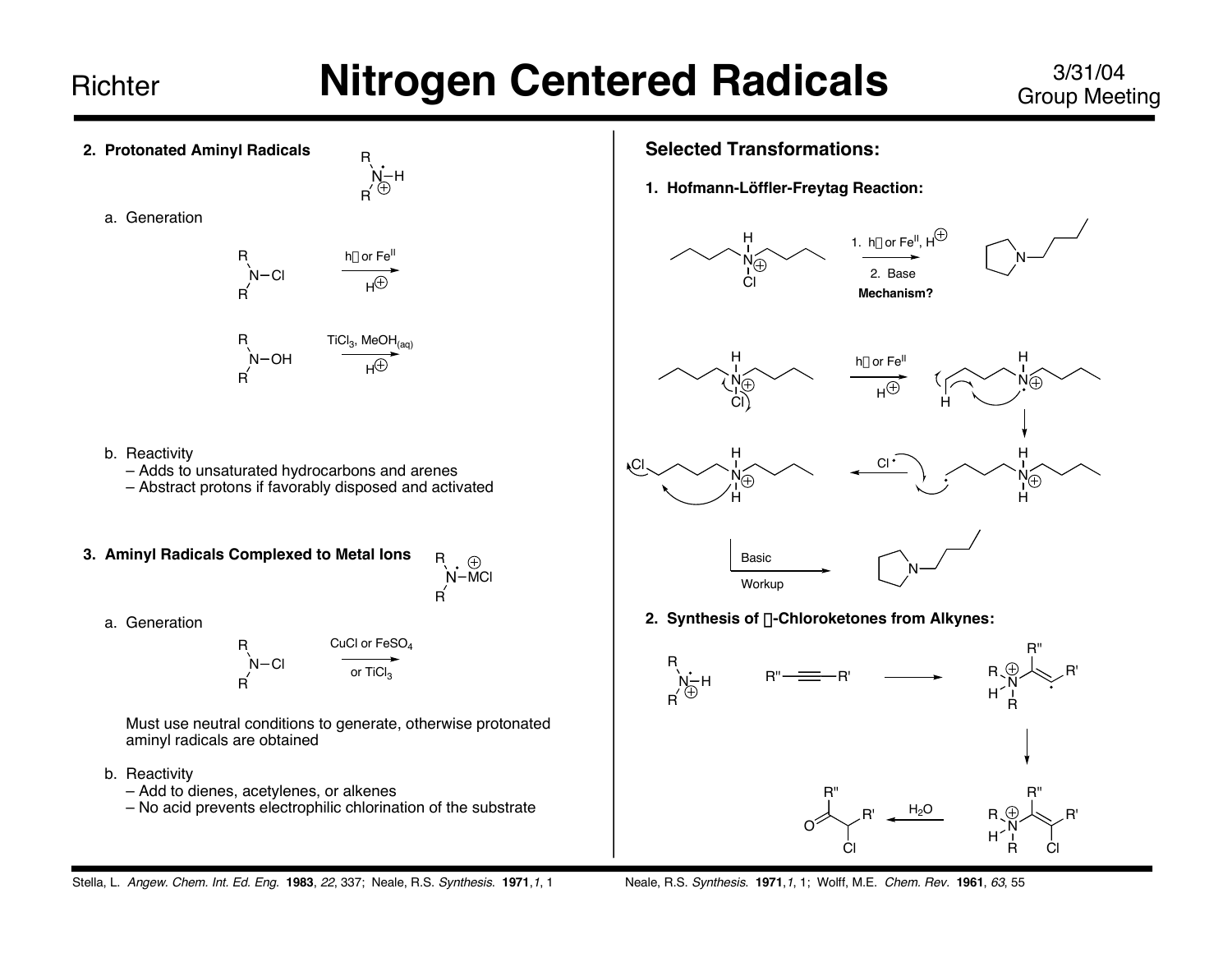**3. Synthesis of** a**-Amino Ketones from Alkenes:**



**4. Synthesis of Oximes from Alkenes:**



**6. Synthesis of** g**-Lactones or Pyrrolidines:**



**7. Aubé, J. J. Am. Chem. Soc. 1992, 114, 5466:**



Neale, R.S. Synthesis. **1971**,1, 1; Nicolaou, K.C. Angew. Chem. Int. Ed. Eng. **2001**, 40, 202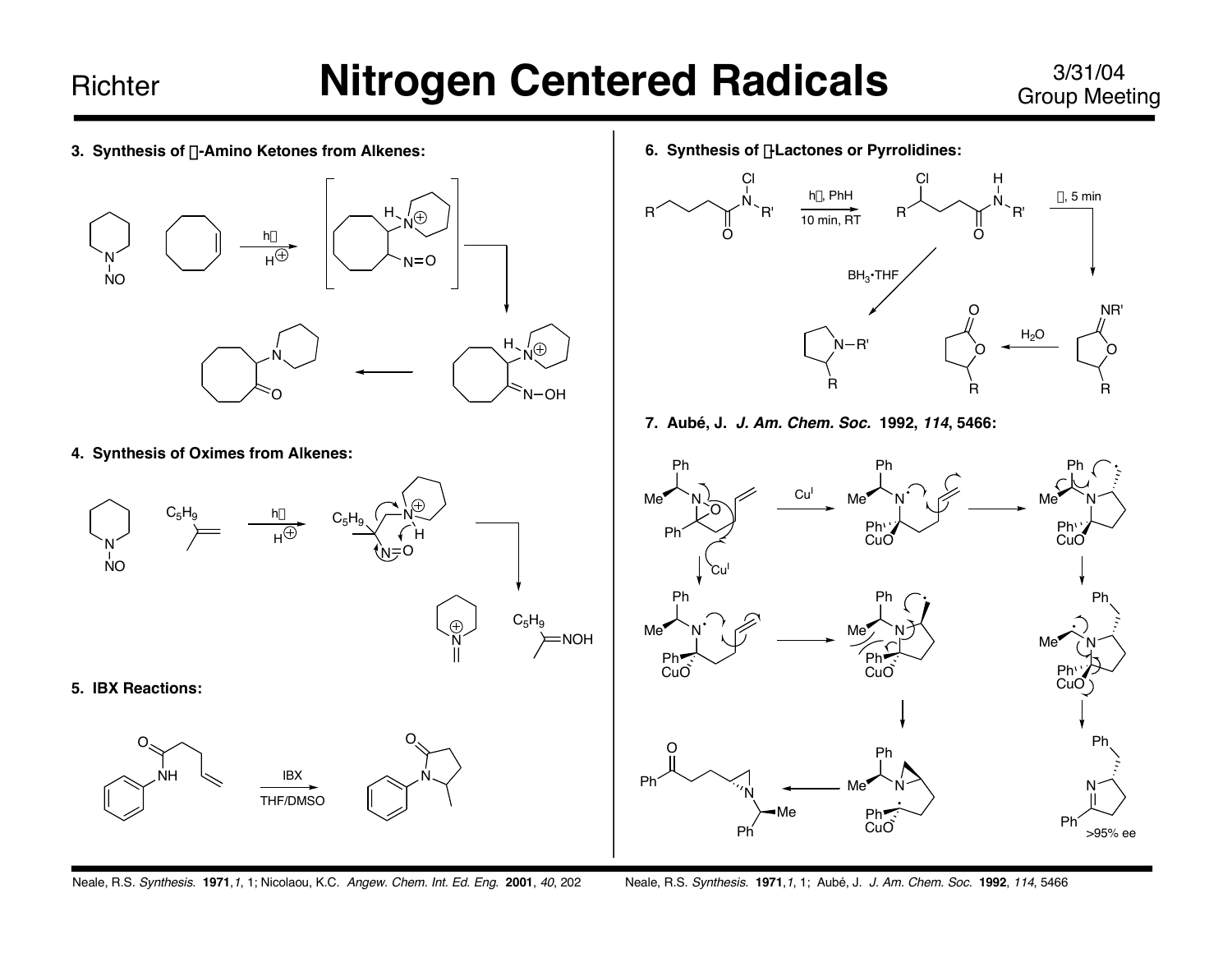Group Meeting

- **8. An Alternative to Nitrogen Stitching: 9. Aryl Amination:**  $N - C1$ TiCl $_3$ AcOH N 62% Cl N Cl TiCl<sub>3</sub> AcOH N Cl 60%  $N - Cl$  TiCl<sub>3</sub> AcOH N Cl 46%
	- $Cl^{\nearrow}$ <sup>N</sup> R  $H<sub>2</sub>SO<sub>4</sub>$  $Fe<sup>II</sup>$ R 81% N Me Cl  $H<sub>2</sub>SO<sub>4</sub>$ hv  $\overline{N}$ Me 90%

**10. Cyclizations involving Nitriles:**

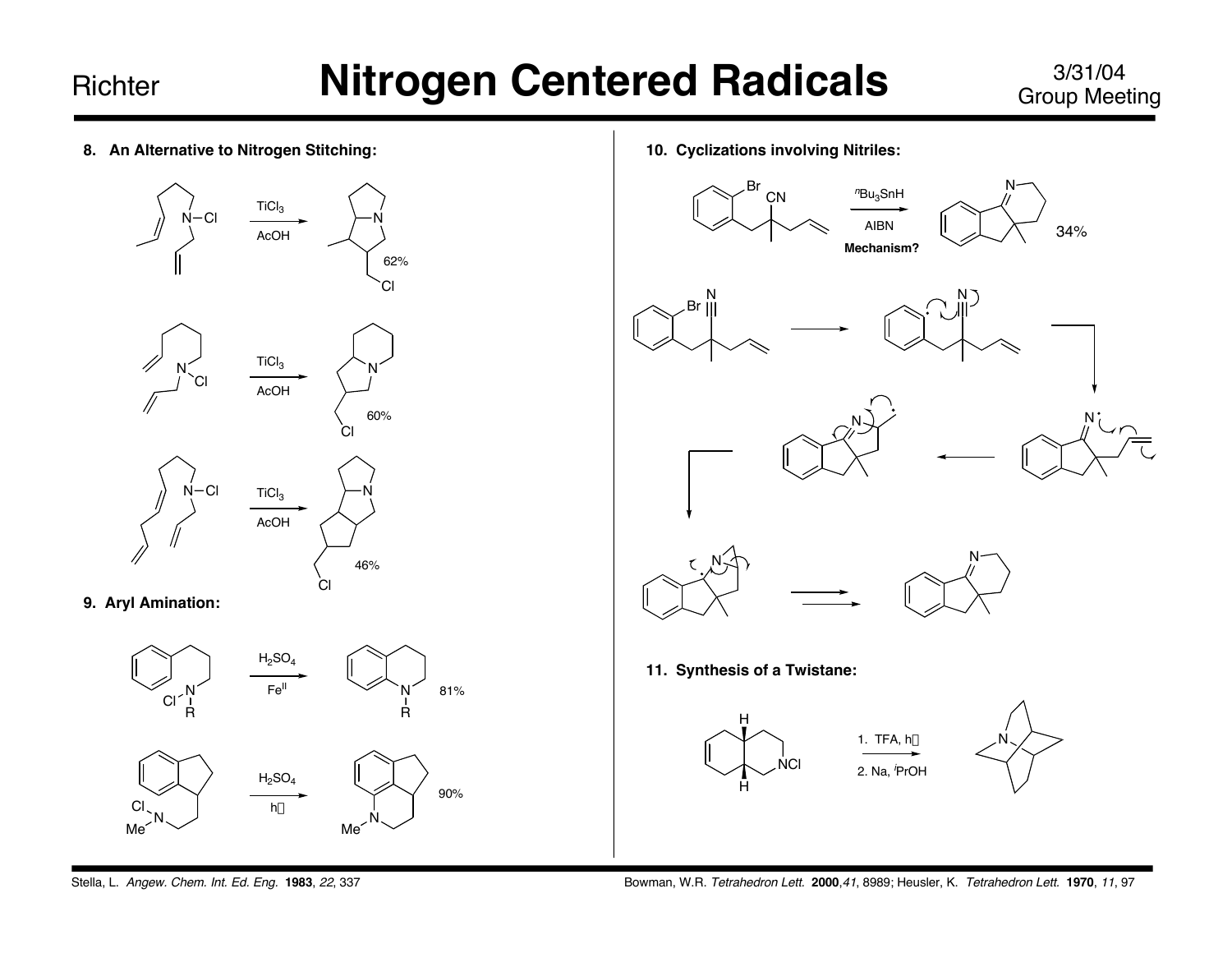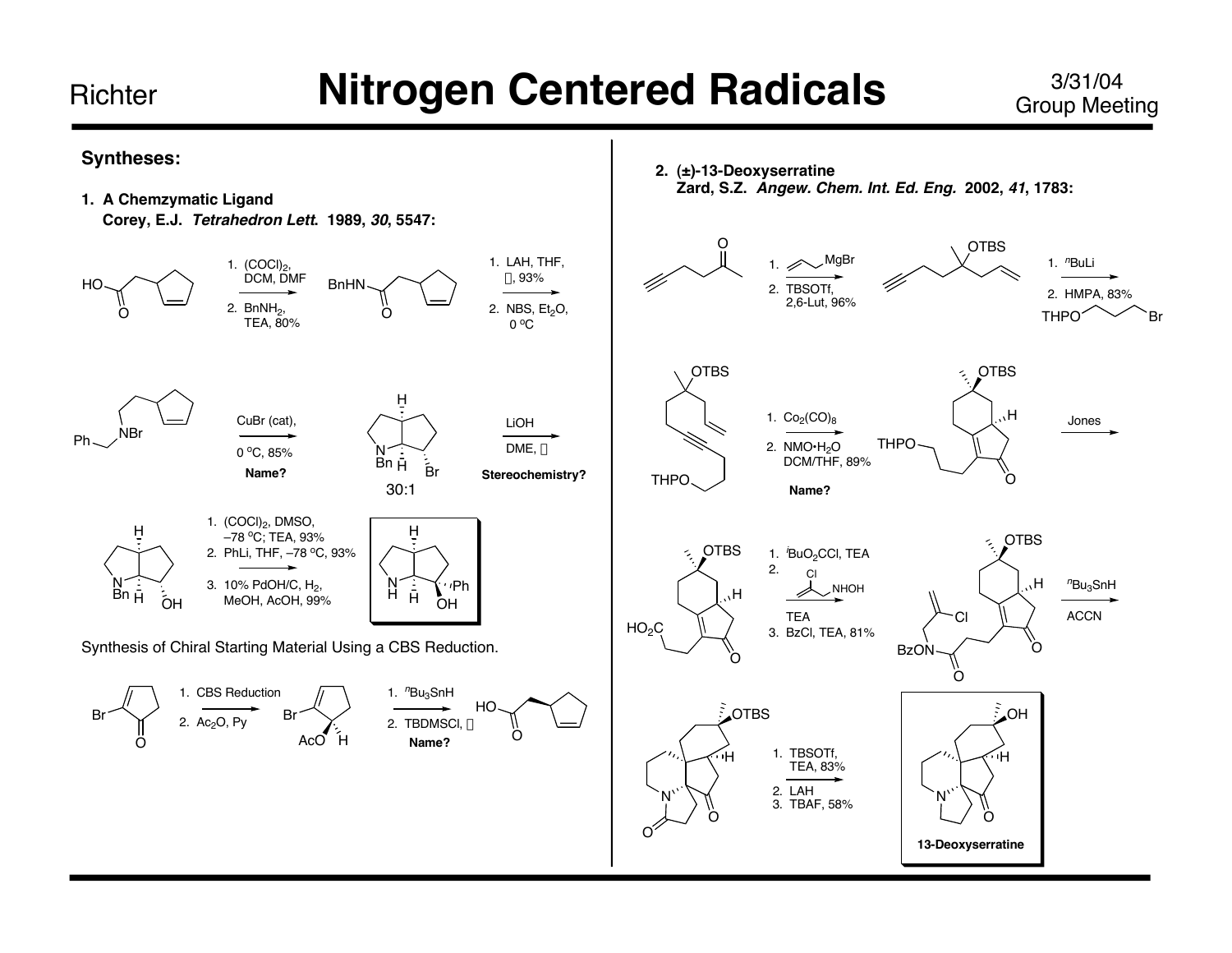## Group Meeting